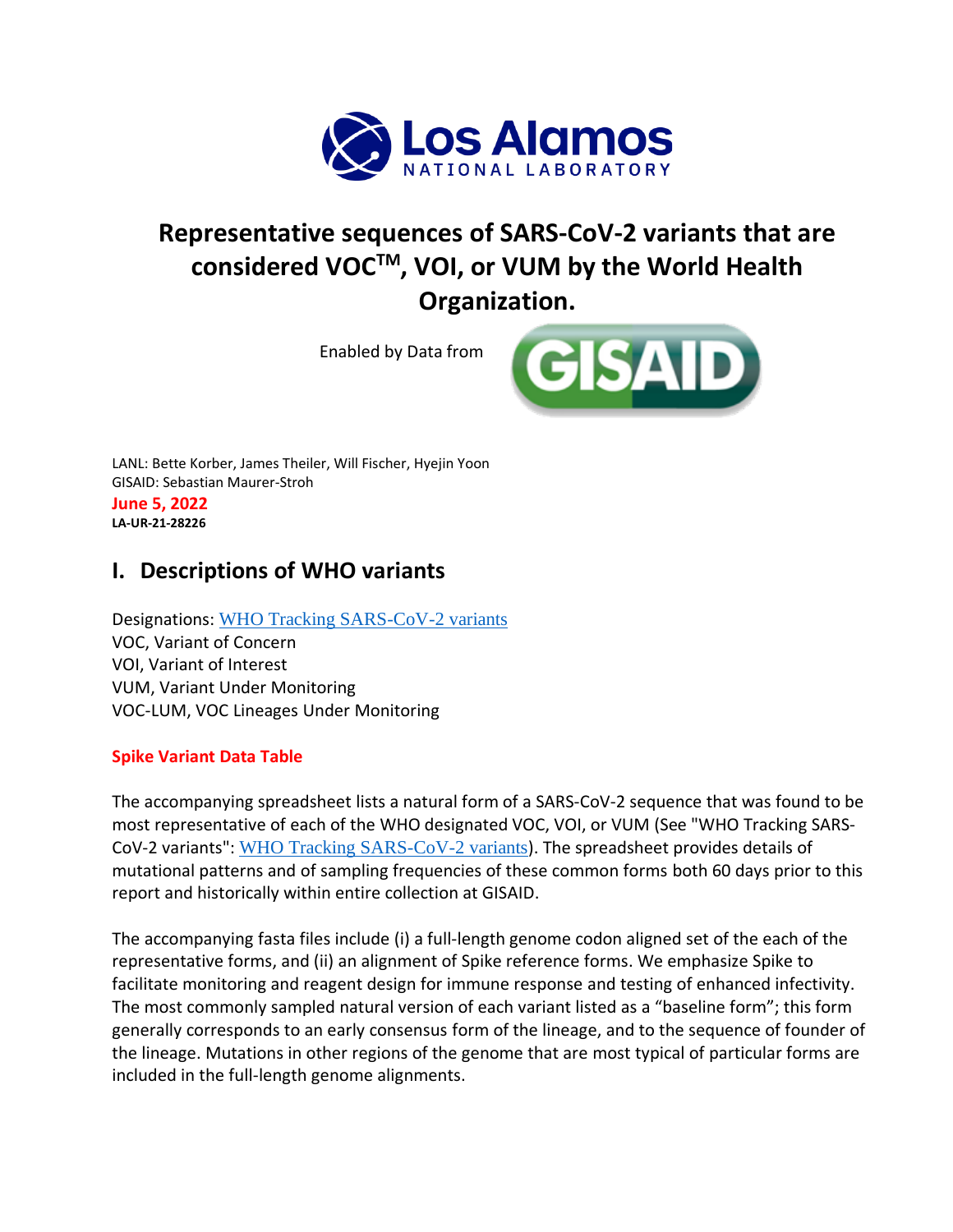Variants are continuously evolving and so the most representative forms may change over time.

Note that the WHO reference sequences set is a subset of a larger set of VOI's we have defined based on our own selection strategies at Los Alamos; the larger full set is also available at GISAID. Our analyses are generally based on actual Spike sequences, not Pango lineages designations, as some very distinctive forms of Spike are repeated in many different Pango lineages, and conversely, some Pango lineages contain very distinctive forms of Spike. Also, Pango lineage designations often change over time. Current information about the designated Pango lineages most associated with each variant form is provided, to enable the variants to be recognized in the context of the current designations in the literature and appropriately reflect the World Health Organization SARS-CoV-2 variant nomenclature.

### **II. Reference Alignments for WHO GISAID Sequences**

#### **WHO-GISAID\_RepresentativeSpikeSequences\_2022-05-31**

The team at Los Alamos National Lab (cov.lanl.gov) builds an alignment of all intact SARS-CoV-2 Spike sequences available in GISAID, and the most common form of the spike protein for each WHO variant is resolved. We then identify the most common nucleotide sequence encoding that spike variant, and the natural sequence with the lowest EPI ISL number that perfectly matches that gene sequence is selected to represent that particular form of Spike.

#### **WHO-GISAID\_RepresentativeGenomes\_CodonAligned\_2022-05-31.fasta**

We next build an alignment based on all full-length (ORF-complete) GISAID sequences that encodes the exact representative Spike form of interest. The consensus of the rest of the genome among that set is determined. The earliest-sampled intact natural sequence in GISAID EpiCoV that completely matches the full genome consensus is selected to be the representative sequence of that variant. If no intact natural sequence completely matching the consensus is available, the natural sequence that is closest to the consensus is selected (i.e. with the lowest Hamming distance); in practice, these have differed from the consensus by only a few bases.

We the build a codon-aligned genome alignment of these most representative sequences spanning all open reading frames, so the reading frame is preserved throughout the alignment of the full genome. At the top of the full genome alignment is the GISAID SARS-CoV-2 reference strain, immediately followed by a separate aligned sequence specifying each open reading frame/gene in isolation; this is intended as a guide to enable one to easily resolve where mutations are occurring throughout the genome.

### **III. Key to the Variants Table**

**Key to Variants Table.** This spreadsheet/table contains the most common forms of Spike among WHO designated VOI/VOC/VUMs sampled in GISAID EpiCoV [\(www.gisaid.org\)](https://www.gisaid.org/). Table counts were updated based on GISAID data from May 25, 2022; the alignment data upload precedes the report date (May 31, 2022) because it requires several days to complete the analyses.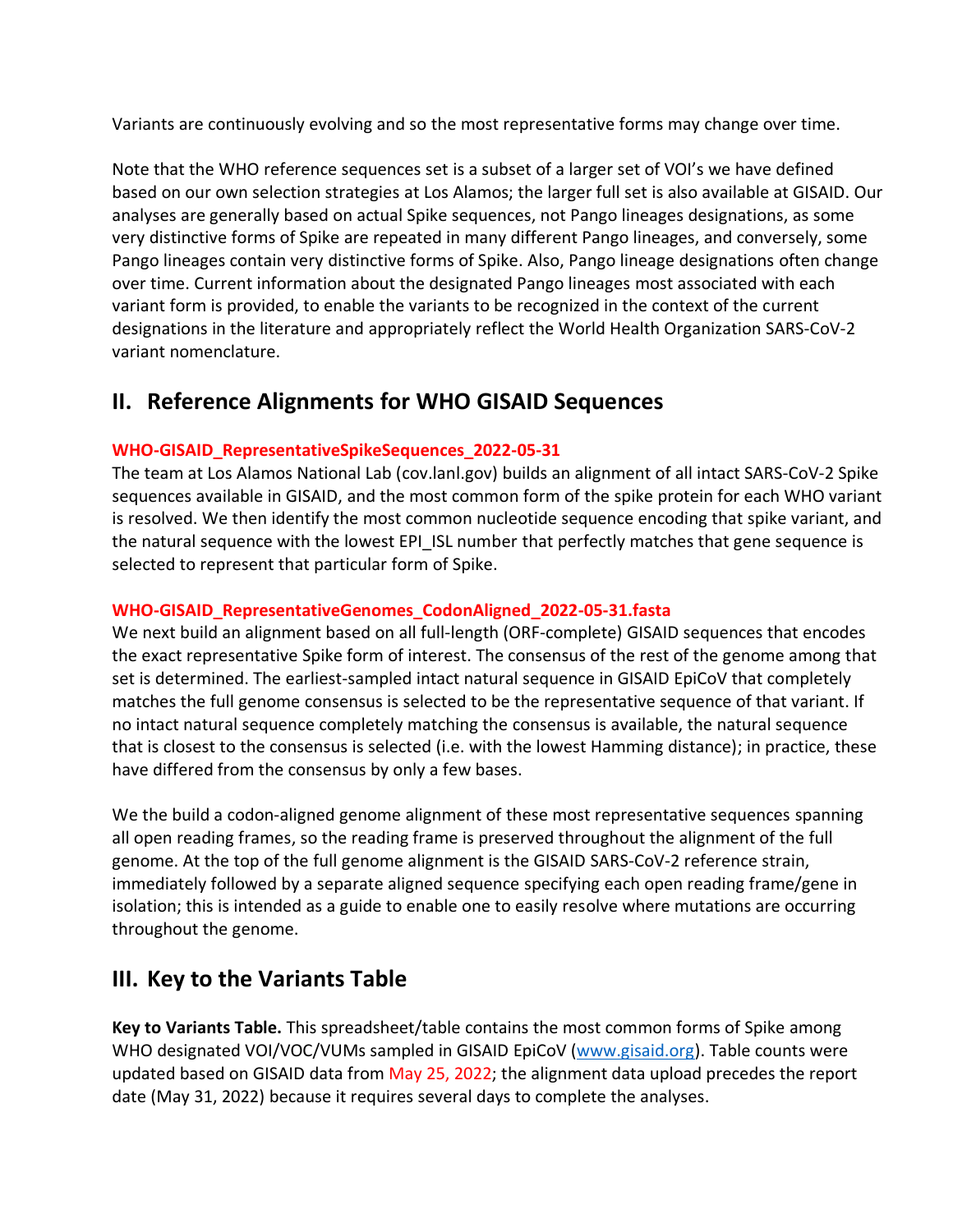**Column headers with notes, Variants Table:**

- **A. WHO Classification group of Variant**
- **B. Dates of WHO classifications**
- **C. WHO designation:** The WHO Greek letter variant designation from [WHO Tracking SARS-CoV-2](https://www.who.int/en/activities/tracking-SARS-CoV-2-variants/)  [variants;](https://www.who.int/en/activities/tracking-SARS-CoV-2-variants/) \*indicates continued monitoring.
- **D. Pango lineage** most often associated with a particular WHO variant. Pango lineage descriptions can be found at [Pango Lineages.](https://cov-lineages.org/)
- **E. GISAID reference sequence accession number** for the full-length genome most representative variant. This is the first sampled sequence with the most common variant form that available in GISAID.
- **F. GISAID reference sequence virus name.**
- **G. WHO variant linked to the most common Pango lineage in which it is found.** A short list of mutations relative to the most appropriate Omicron baseline variant is provided.
- **H. Most common Spike backbones.** Mutation list relative to the Wuhan reference strain for the most common natural form of each Spike variant lineage.

Note that "-" indicates a deletion at a site (e.g. Y144-, the Y at position 144 in the reference Spike is deleted), "+" indicates an insertion following the specified site (e.g. +143T indicates a T was inserted after position 143 in the reference Spike), and " " indicates the ancestral value (*e.g.* D614\_ indicates the ancestral D at site 614; it is equivalent to D614D).

Colors highlight mutation in regions of interest:

Blue: Addition of positive charge near the furin cleavage site: 675, 677, 681 are positively charged, or the H655Y substitution

Green: NTD supersite: 13-20, 140-158, 242-264

Magenta: RBD: 330-521

Red: D614, The ancestral Spike D614 amino acid is the dominant form in this lineage, the underscore indicates ancestral.

Turquoise: The Heptad Repeat 1 region, HR1: 908-985

- **I. Is the representative sequence available in the current Spike fasta file (X == yes)**
- **J. Is the representative sequence available in the Reference Genome fasta file (X== yes)**
- **K. Number of sequences that exactly match this pattern in Spike, full data.** This tally includes all data in our quality filtered GISAID data set starting in December 2019.
- **L. Number of sequences that contain this pattern, full data.** The most common form of Spike representing a lineage is always part of an evolving lineage. This tally represents the number of variants that contain the full specified set of mutations (the "sequence backbone"), but that may also contain additional mutations. As lineages spread over time, they diversify, and the most common form becomes a smaller percentage of the total. As new variants of variants become more prevalent, we identify them as distinctive common forms, and add the most interesting of these to the "variants-of-variants" listing.
- **M. Number of sequences that exactly match this pattern, last 60 days.** This tally is a rough indication of whether a particular form of Spike is still present in a contemporary GISAID global sampling, is declining and being replaced by other variants, or is no longer sampled.
- **N. Number of sequences that contain this pattern, last 60 days. See above.**